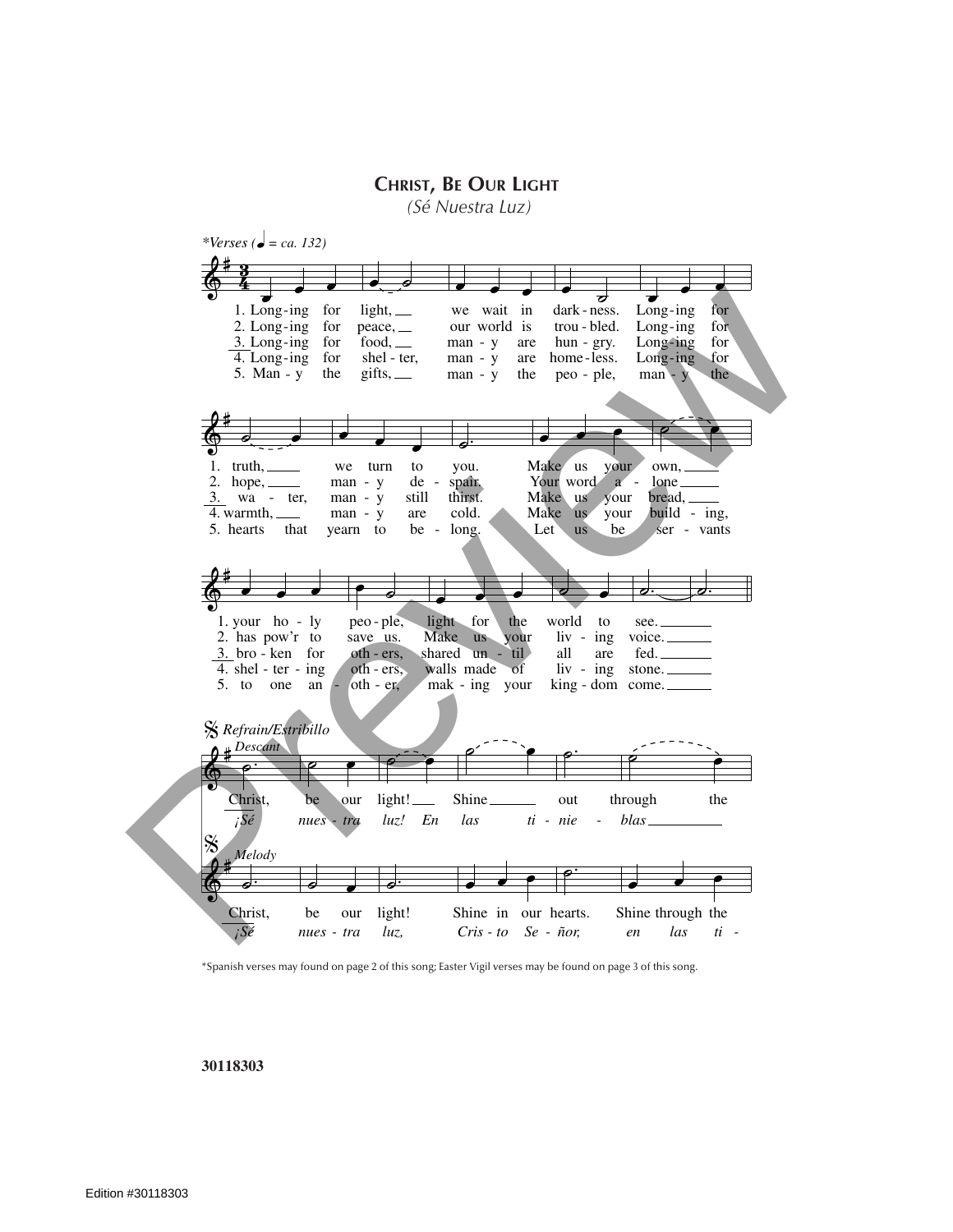CHRIST, BE OUR LIGHT, cont. (2)